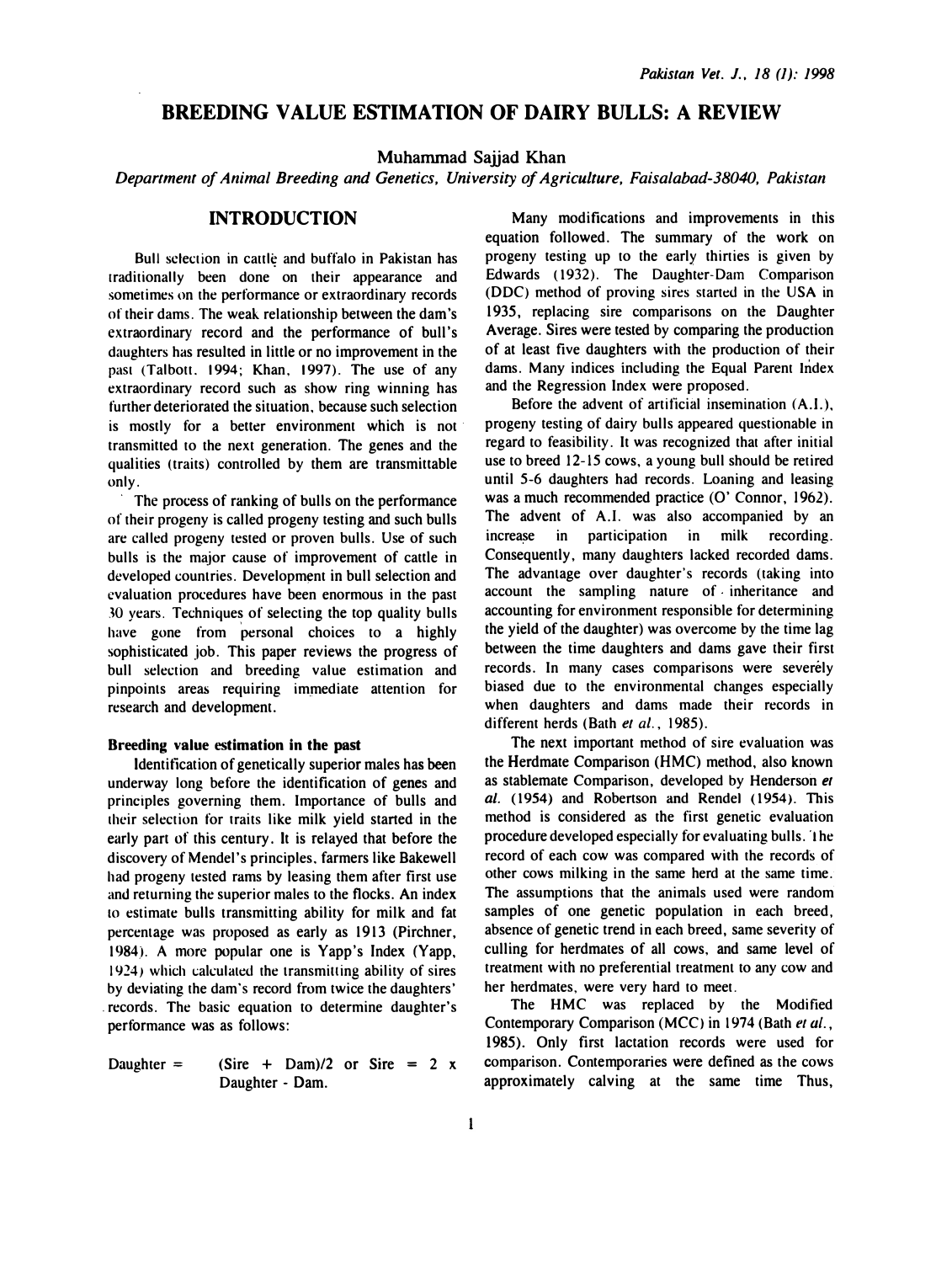possibilities of inaccuracies from age-corrections were minimized. Also, inclusion of first records avoided the bias that might arise from including the later records, made only by cows that escaped culling and therefore were subjected to preferential treatment. Number of records, however, were substantially reduced.

Mixed model methods. were later employed having Best Linear Unbiased Prediction (BLUP) properties. The predicted Difference (PD), a measure of transmitting ability of the sires, became a more common term for dairy farmers in the form of  $PD_{74}$  and  $PD<sub>s</sub>$ , the digits 74 and 82 representing the genetic base i.e. cows calving in 1974 and 1982 as the reference points for comparison ( Norman, 1986). Increase in the accuracy of sire evaluation by the MCC necessitated additional complexity in calculations. Henderson (1973) described the developments and computations of BLUP procedure to cope with structured populations and differential culling. The availability of powerful computers helped for the worldwide acceptance and is now considered as the standard procedure for evaluation of progeny tested sires. Two models in this regard are worth mentioning. One is called the sire model, where relationships among sire are also accounted for, and second (an improvement of the first), sire-maternal grands ire model, where contribution of the grands ire is also given due weightage.

#### Animal model evaluation

The term Animal Model describes the genetic model used for the evaluation of animals. This is an improvement over one of the mixed model methods, the sire-maternal grandsire model. This method combined the desirable properties of the selection index and the capacity of linear model methods to deal with large sets of data with unequal subclass numbers. The information from animal itself, its ancestors and its progeny is incorporated with all known relationships among the animals considered. A lactation record (standardized to 305-2x-ME basis) is considered to be explained by herd management (herd-year-season), herd-sire interaction, and permanent environmental effects.

The herd management effects are defined as the management conditions specific to a season in a given herd and year of calving. The registry status (registered or the grade) and lactation number are also considered with a moving season (2 months) in evaluating dairy animals. Two fixed seasons can also be used (Powell et  $al.$ , 1991). Thus cows calving in the same herd-yearseason. registry status and lactation number are considered to have produced under similar management conditions. However, if less than five lactation records are in the management groups, the latter are combined to obtain sufficient number of contemporaries for valid comparison.

Herd size under field situations is usually so small that either animals are grouped according to some administrative units (Chacko et al., 1984) or no grouping is made i.e., all the daughters of the other bulls serve as contemporaries (Chaudhary et al., 1988). Contemporaries were defined those animals calving over a period of 30 years in the study of Jain and Malhotra (1971). This assumes that any factor like season, year and herd or any interaction among them is unimportant. The issue for small herd size has been discussed by Chauhan ( 1991) for Indian condition for cattle and buffaloes. Khan  $et$  al. (1997) reported that the four or five season scenarios were better than the two season scenarios for animal model evaluation of buffaloes. The average number of lactations represented in a HYS combination varied widely from 6 to 28. A very low number of subclasses for a given HYS combination necessitated the use of fewer seasons.

The herd-sire effect limits the intluence daughters in a single herd may have on estimate of sire's transmitting ability especially when daughters are few and their distribution in herds is not uniform. Permanent environmental effects are considered because all lactation records are affected by the permanent environment, yet the effect is not transmitted to the next generation. Example of such effects is a quarter lo�t to mastitis early in a cow's productive life. The genetic merit of a cow also affects her production records. The breeding value of any trait is divided by 2 to determine the genetic superiority (or inferiority) transmitted to the offspring. The temporary environmental effects represent the other random factors that affect a cow's production. These effects may be across lactations. Health disorders or unusual managemental conditions in any part of the year are examples.

#### Buffalo bull evaluation

Lack of recording systems under field conditions in buffaloes limited the bull evaluation programs mostly to institutional herds. In the recent past however, attempts have been made in many countries including Pakistan to extend such programs to village level for testing bulls under varying levels of management. Estimation of breeding values of buffalo bulls in the past was also limited to some form of contemporary comparison. Most of the indices are modifications of indices developed for cattle in the early days of cattle improvement in Europe and North America.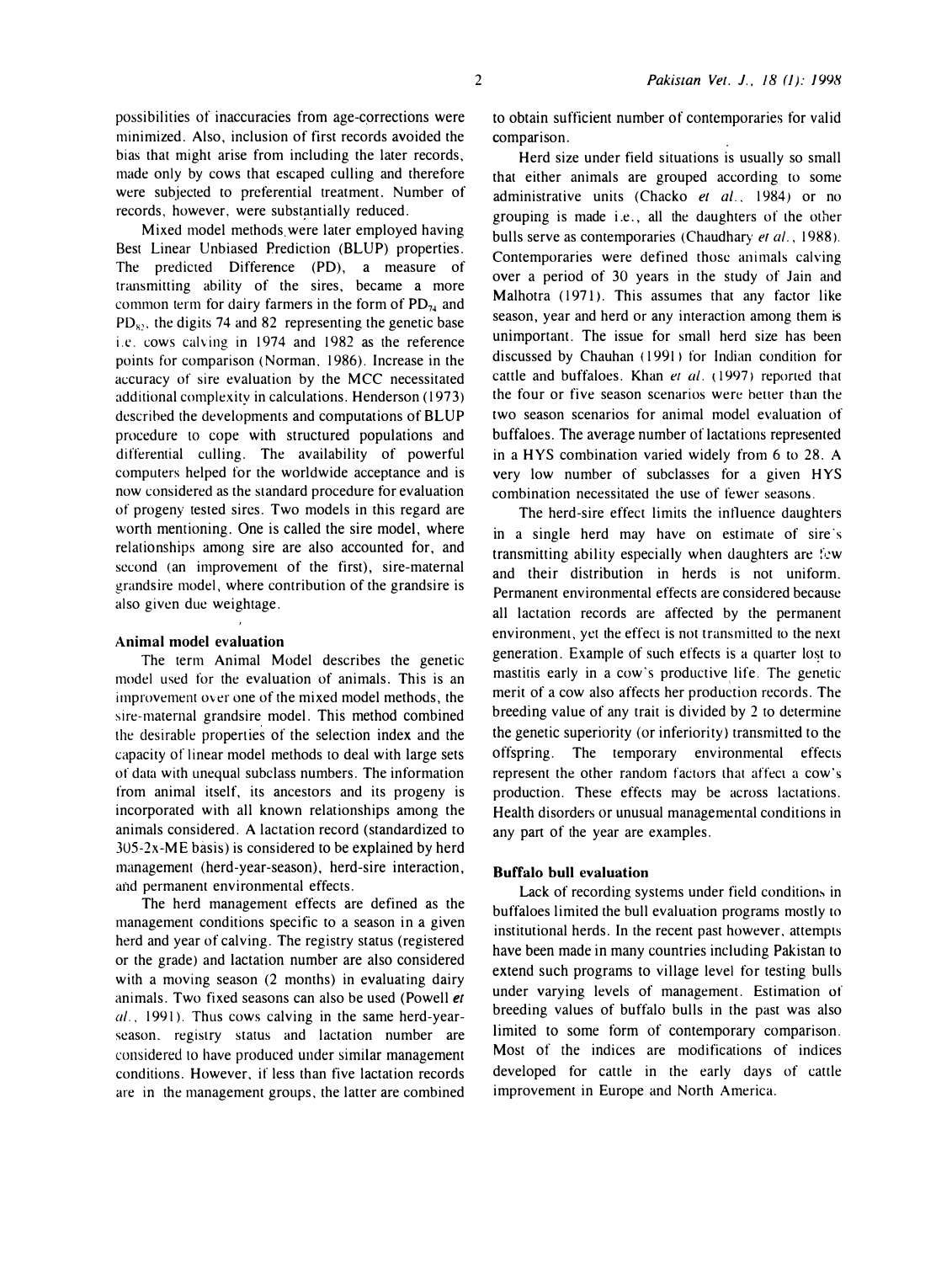Earlier attempts on bull evaluation in Pakistan include Nili-Ravi bulls evaluation by Ashfaq (1961). Type and pedigree were poor indicators of milk yield.

Therefore, it was suggested that selection in the basis of type and pedigree should only be done when other information such as daughter's performance was not available. Evaluation of buffalo bulls, used up to 1978, was reported by Shah and McDowell (1981) using contemporary comparison. At least five daughters were required with records of 250 days or longer for any sire ro be included in the analysis. For the two herds, PD for milk yield ranged from -125 to 132 Kg for Rakh Gulaman herd and between -172 and 260 kg for Qadirabad herd. Cady et al. ( 1983) analyzed data from two farms of Nili-Ravi buffalo in Pakistan and predicted breeding values of sires used. Within herd ranking of sires was done on the basis of best linear unbiased predictors of one-half additive genetic merit for progeny production in 250 to 305-day lactations. Small average difference among sires and fewer number of daughters were predicted to entail high risk and slow improvement in the breed. In another report, Chaudhary et al. (1988) ranked four bulls on the basis of performance of their daughters using index given by Jain and Malhotra (1971). Index values range from  $2345$  to  $2422$  kg for the four bulls based on 41 daughters.

With the advancement in computing and refinements in statistical techniques, dairy cattle improvement methodologies with some modifications can be adopted to the buffalo evaluation and improvement. Khan et al. (1993) developed an animal model to get solutions for age at. calving and lactation length adjustment of Nili-Ravi buffaloes. Khan (1997) evaluated milk yield records on 5341 lactations of 2507 buffaloes from four institutional herds and four field recording centers. involved in progeny testing program to evaluate buffaloes and bulls under an animal model. Milk yield for the eight locations ranged from 1835 to 2543 kg. Breeding values for milk yield averaged 9.3 and  $32.2$  kg in buffaloes and bulls, respectively with low variation in the breeding values of tested bulls. Genetic trend in buffaloes was reported negative but sires used in the recent years were better than the past. However, bulls with more daughters had below average breeding values for milk yield. This perhaps was due to more emphasis on the physical type of the animal than on any other information on pedigree or progeny.

#### Availability of computing software

Many computer programs are now available that can help calculate the breeding values of bulls· and cows with the help of personnel computers (PC's). Programs are available for single and multiple trait evaluation of animals. such computer softwares include DFREML (Meyer, 1988), LSMLMW (Harvey, 1990), PEST (Groenveld et al., 1990), JAA (Misztal, 1992), JSPFS (Miszal, 1992a), MTDFREML (Boldman et al., 1993), DMU (Jensen and Madsen, 1993), and MTC (Misztal. 1994). With such software, solutions to mixed model equations and estimation of variance components are by Restricted Maximum Likelihood (REML) (Patterson and Thompson, 1971). All of them support animal models with fixed and random cross-classified effects as well as covariables. With exception of LSMLMW, programs are basically written for main frame computers or at least for work-stations and are not userfriendly for PC environment. The JAA. DFREML and PEST have been modified for use on PC's. The same os true for MTDFREML and MTC that can be run under DOS (Disk Operating System) or OS/2 {Operating System 2) environments. With the exception of JAA and PEST, these computer programs are used primarily for variance component estimation. Breeding value estimation is a by-product of such estimation. Some of these programs (for example MTC and JAA ) also calculate the reliabilities of the animals' breeding values.

## Future outlook

Dairy bull and cow evaluations are likely to be more frequent and more precise in the future. Models of animal evaluation are also continuously impro�ing and new traits are being recorded and added. Multiple trait evaluation. for example, is likely to replace the single trait evaluation of production traits. Improvement in data collection techniques would also help in greater genetic response. New technologies like Marker-assisted selection also hold the promise of evaluating quantitative trait value of segments of the chromosome (Soller, 1990). On the contrary, projects of scientific animal evaluation in Pakistan have not yet been initiated. The few in their inception are far beh:nd both at quantitative and qualitative levels. As the genetic improvement in buffaloes and cows for traits like milk and fat yield is possible only through the selection of bulls, proper performance and pedigree records are needed on all daughters of bulls. Preferential treatment of daughters of a bull can hamper the genetic improvement by biased ranking of hulls and should thus be avoided. Recording procedures need simplicity and accuracy for field application. In future, efforts of milk recording and genetic evaluation of bulls in the country need technical and financial assistance. Definition of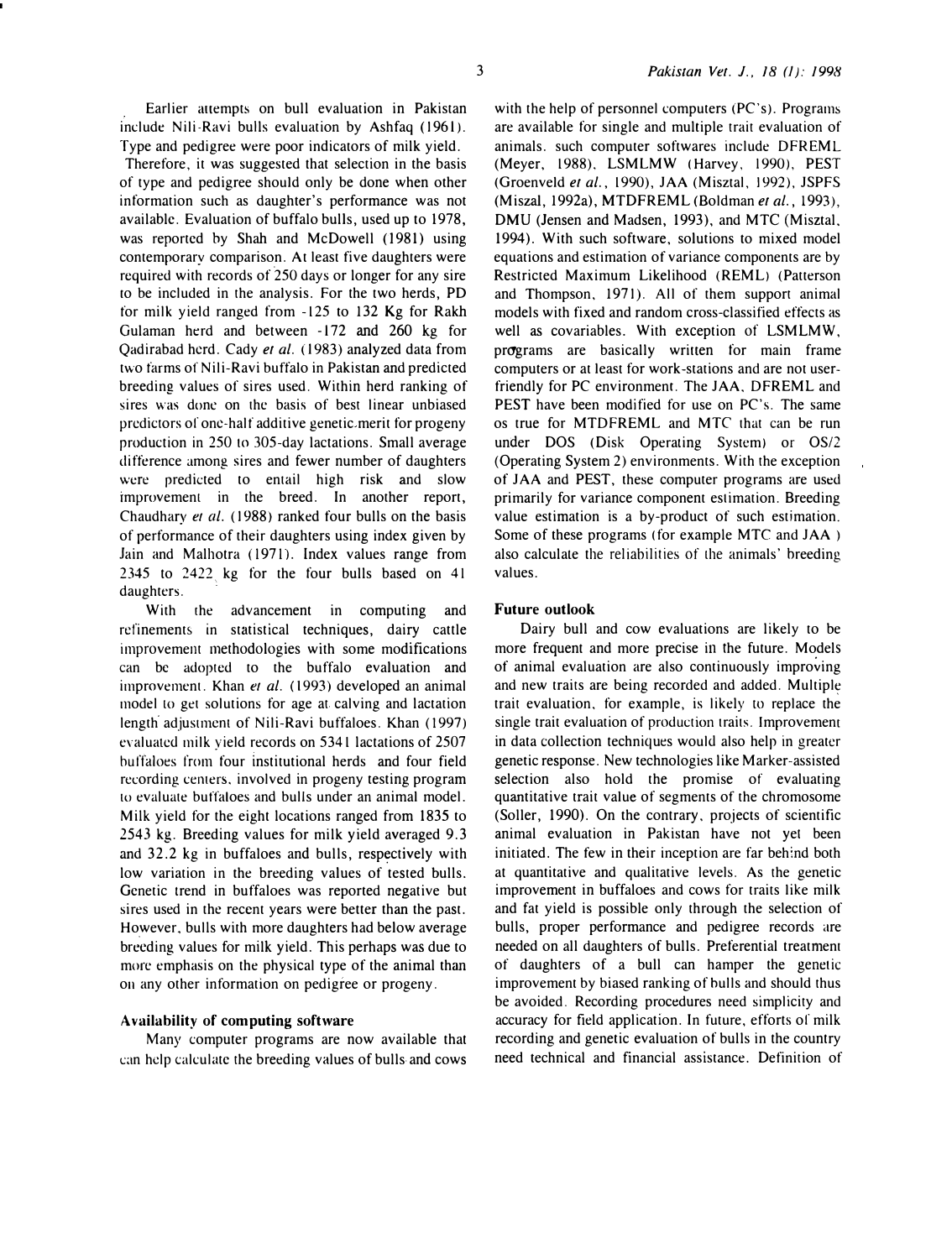traits (including type definition) in objective terms and development of models would also be a prerequisite for such programs to be effective. Development of new infrastructure and modification of the current with a self evaluating long term sustainable support programs can help select suitable animals for improving the per unit productivity of dairy cows and buffaloes.

# **REFERENCES**

- Ashfaq, M., 1961. Progeny testing of Pakistani buffalo bulls. Pakistan J. Anim. Sci., 1: 4-12.
- Bath. D. L., F. N. Dickinson, H. A. Tucker and R. D. Appleman, 1985. Dairy Cattle: Principles, Practices, Problems, Profits. Lea and Febiger, Philadelphia.
- Boldman, K. G., L. A. Kuiese, L. D. Van Vleck and S. D. Kachman. 1993. A manual for use of MTDFREML. USDA-ARS, Clay Center, Nebraska. USA.
- Cady, R. A., S. K. Shah, E.C. Schermerhorn and R.E. McDowell, 1983. Factors affecting performance of Nili-Ravi buffaloes in Pakistan. J. Dairy Sci.. 66: 578-586.
- Chacko, C. T., W. Diener and T. C. Mathew, 1984. Sire evaluation under field conditions in Kerala: The influence of environmental effects on lactation. -Indian Vel. J., 61: 1034-1042.
- Chaudhary, M. A., N. A. Saleem and A. A. Asghar, 1988. Selection of Nili-Ravi bulls through progeny testing. Buffalo Bulletin, 7: 58-60.
- Chauhan, V.P.S., 1991. Progeny testing of cattle and buffalo bulls in India - a review. Indian J. Dairy Sci., 44: 602-611.
- Edwards, J.. 1932. The progeny test as a method of evaluating the dairy sires. J. Agric. Sci. Comb., 22:811.
- Groenveld, E., M. Kovac, and T. Wang, 1990. PEST, a general purpose BLUP package for multivariate prediction and estimation. Proc. 4th World Congr. Genet. Appl. Livestock Prod., 13: 488-491.
- Harvey, W. R., 1990. User's Gride for LSMLMW and MIXMDL, Mixed Midel Least-Squares and. Maximum Sikelihood Computer Program. PC-2 Version. The Ohio State University, Columbus, USA.
- Henderson, C.R., H.W.Carter, and J.T. Godfrey, 1954. Use of the contemporary herd average in appraising progeny test of dairy bills. J. Anim. Sci.. 13: 949.
- Jain, J.P. and J.C. Malhotra, 1971. Relative efficiency of different methods of indexing sires. Indian J. Anim. Sci., 41: 1108-1114.
- Jensen, J. and P. Madsen, 1993. A user's guide to DMU, a package for analyzing multivariate mixed models. National Institute of Science, Research Center Foulum, Tjele, Denmark.
- Khan, M. S., G. E. Shook, A. A. Asghar. M. A. Chaudhary and R.E. McDowell, 1993. Adjustmem of age at calving and lactation length for milk yiekd in buffaloes. J. Dairy Sci., 76 (Suppl. 1): 70-74.
- Khan, M. S., S. A. Bhatti, A. A. Asghar, M. A. Chaudhary and M. Q. Bilal, 1997. Definition of season in animal model evaluation of Nili-Ravi buffaloes. Animal model evaluation of Nili-Ravi buffaloes. Asian-Aust. J. Anim. Sci., 10: 70-74.
- Khan. M.S., 1997. Animal model evaluation of Nili-Ravi buffaloes. 6th World Congress on Genetics Applied to Livestock Production. 11-16 January, 1998. Armidale, NSW, Australia (in press).
- Meyer, K., 1988. DFREML. a set of programs to estimate variance components under an individual animal model. J. Dairy Sci., 7 l(Suppl. 2): 33-34.
- Misztal, 1., 1992. In program notes of JAA Mixed model program using iteration on data with support for animal model. University of Illinois. Urbana. IL (USA).
- Misztal, 1., 1992a. JSPFS. Single trait REML program for animal model using sperse mateix solver (Personnel communication).
- Misztal, I., 1994. Comparison of software packages in animal breeding. In proceedings, 5th World Congress on Genetics Applied to Livestock Production, Guelph, Ontario. Canada, 22: 3-10.
- Norman, H. D., 1986. Sire evaluation procedures for yield traits. Natl. Coop. Dairy Herd Improvement progr. Handbllk. Fact Sheet H-1. Washington. DC.
- O'Connor, S. K., 1962. The Use of Milk Records in the Selection of Male and Female Breeding Stock. European Association for Animal Production.
- Patterson, H. D. and R. Thompson, 1971. Recovery of inter-block information when block sizes are unequal. Biometrica, 58: 545-554.
- Pirchner, F., 1984., History of progeny testing. In IDF/EAAP Bulletin on progeny Testing Methods in Dairy Cattle. International Dairy Federation, Prague, Czechoslovakia.
- Powell, R. L., G.R. Wiggans and J.A.B. Robinson. 1991. Comparison of US and Canadian animal model evaluations of the same Ayrshire cows. J. Dairy Sci.. 74(Supp. 1): 232.